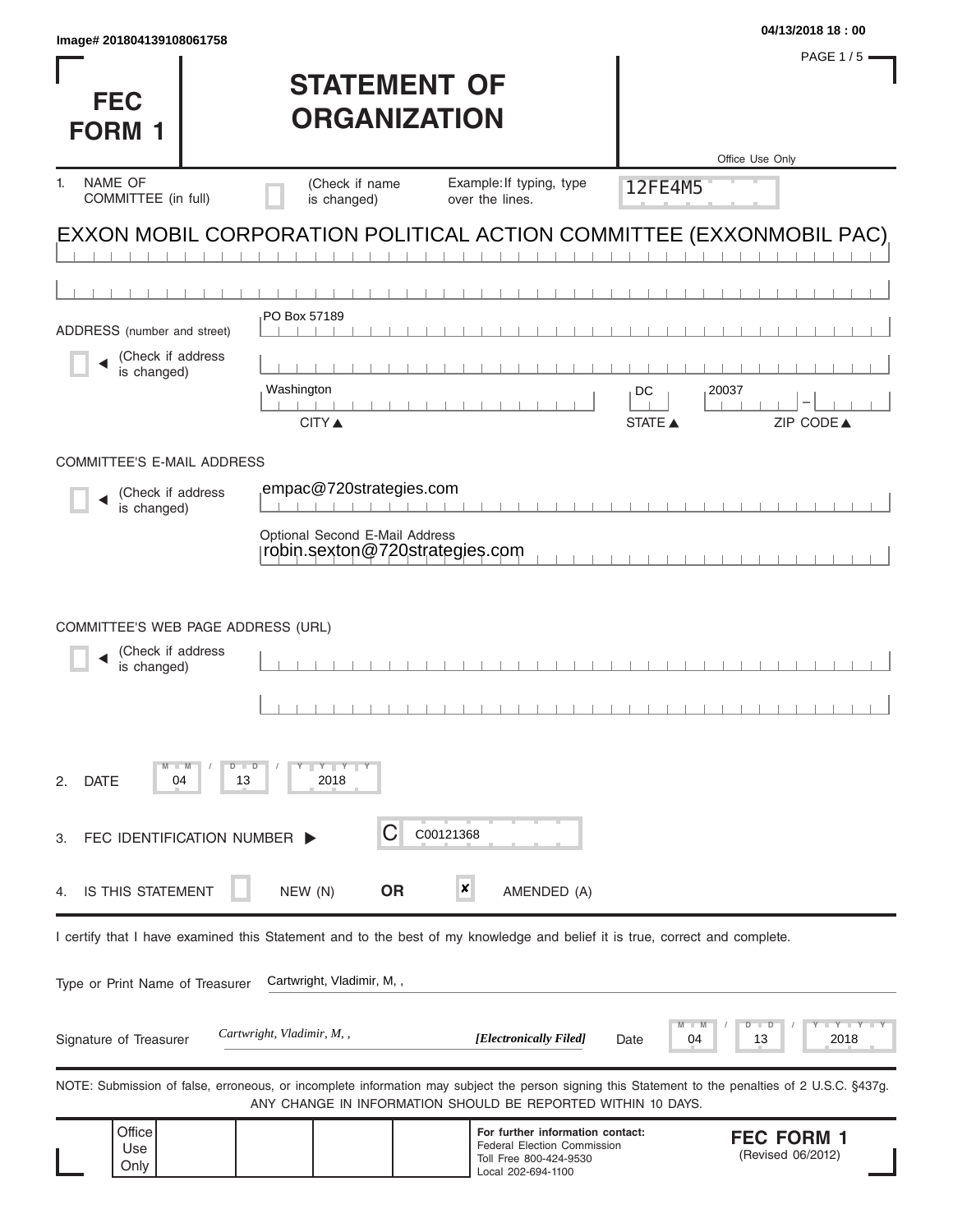|                      |                                                         | FEC Form 1 (Revised 02/2009)                                                                                                                                                                                                | Page 2                                   |
|----------------------|---------------------------------------------------------|-----------------------------------------------------------------------------------------------------------------------------------------------------------------------------------------------------------------------------|------------------------------------------|
| 5.                   | <b>TYPE OF COMMITTEE</b><br><b>Candidate Committee:</b> |                                                                                                                                                                                                                             |                                          |
|                      |                                                         |                                                                                                                                                                                                                             |                                          |
| (a)                  |                                                         | This committee is a principal campaign committee. (Complete the candidate information below.)                                                                                                                               |                                          |
| (b)                  |                                                         | This committee is an authorized committee, and is NOT a principal campaign committee. (Complete the candidate<br>information below.)                                                                                        |                                          |
| Name of<br>Candidate |                                                         | .                                                                                                                                                                                                                           |                                          |
| Candidate            | Party Affiliation                                       | Office<br>Sought:<br>House<br>Senate<br>President                                                                                                                                                                           | State<br><b>District</b>                 |
| (C)                  |                                                         | This committee supports/opposes only one candidate, and is NOT an authorized committee.                                                                                                                                     |                                          |
| Name of<br>Candidate |                                                         |                                                                                                                                                                                                                             |                                          |
|                      | <b>Party Committee:</b>                                 |                                                                                                                                                                                                                             |                                          |
| (d)                  |                                                         | (National, State<br>This committee is a<br>or subordinate) committee of the                                                                                                                                                 | (Democratic,<br>Republican, etc.) Party. |
|                      |                                                         | <b>Political Action Committee (PAC):</b>                                                                                                                                                                                    |                                          |
| (e)                  | ×                                                       | This committee is a separate segregated fund. (Identify connected organization on line 6.) Its connected organization is a:                                                                                                 |                                          |
|                      | ×                                                       | Corporation<br>Corporation w/o Capital Stock                                                                                                                                                                                | Labor Organization                       |
|                      |                                                         | Membership Organization<br><b>Trade Association</b>                                                                                                                                                                         | Cooperative                              |
|                      |                                                         | $\pmb{\times}$<br>In addition, this committee is a Lobbyist/Registrant PAC.                                                                                                                                                 |                                          |
| (t)                  |                                                         | This committee supports/opposes more than one Federal candidate, and is NOT a separate segregated fund or party<br>committee. (i.e., nonconnected committee)                                                                |                                          |
|                      |                                                         | In addition, this committee is a Lobbyist/Registrant PAC.                                                                                                                                                                   |                                          |
|                      |                                                         | In addition, this committee is a Leadership PAC. (Identify sponsor on line 6.)                                                                                                                                              |                                          |
|                      |                                                         | <b>Joint Fundraising Representative:</b>                                                                                                                                                                                    |                                          |
| (g)                  |                                                         | This committee collects contributions, pays fundraising expenses and disburses net proceeds for two or more political<br>committees/organizations, at least one of which is an authorized committee of a federal candidate. |                                          |
| (h)                  |                                                         | This committee collects contributions, pays fundraising expenses and disburses net proceeds for two or more political<br>committees/organizations, none of which is an authorized committee of a federal candidate.         |                                          |
|                      |                                                         | Committees Participating in Joint Fundraiser                                                                                                                                                                                |                                          |
|                      |                                                         | FEC ID number $\bigcirc$                                                                                                                                                                                                    |                                          |
|                      | 1.                                                      |                                                                                                                                                                                                                             |                                          |
|                      | 2.                                                      | FEC ID number C                                                                                                                                                                                                             |                                          |
|                      | З.                                                      | FEC ID number   C                                                                                                                                                                                                           |                                          |
|                      | 4.                                                      | FEC ID number $\bigcap$                                                                                                                                                                                                     |                                          |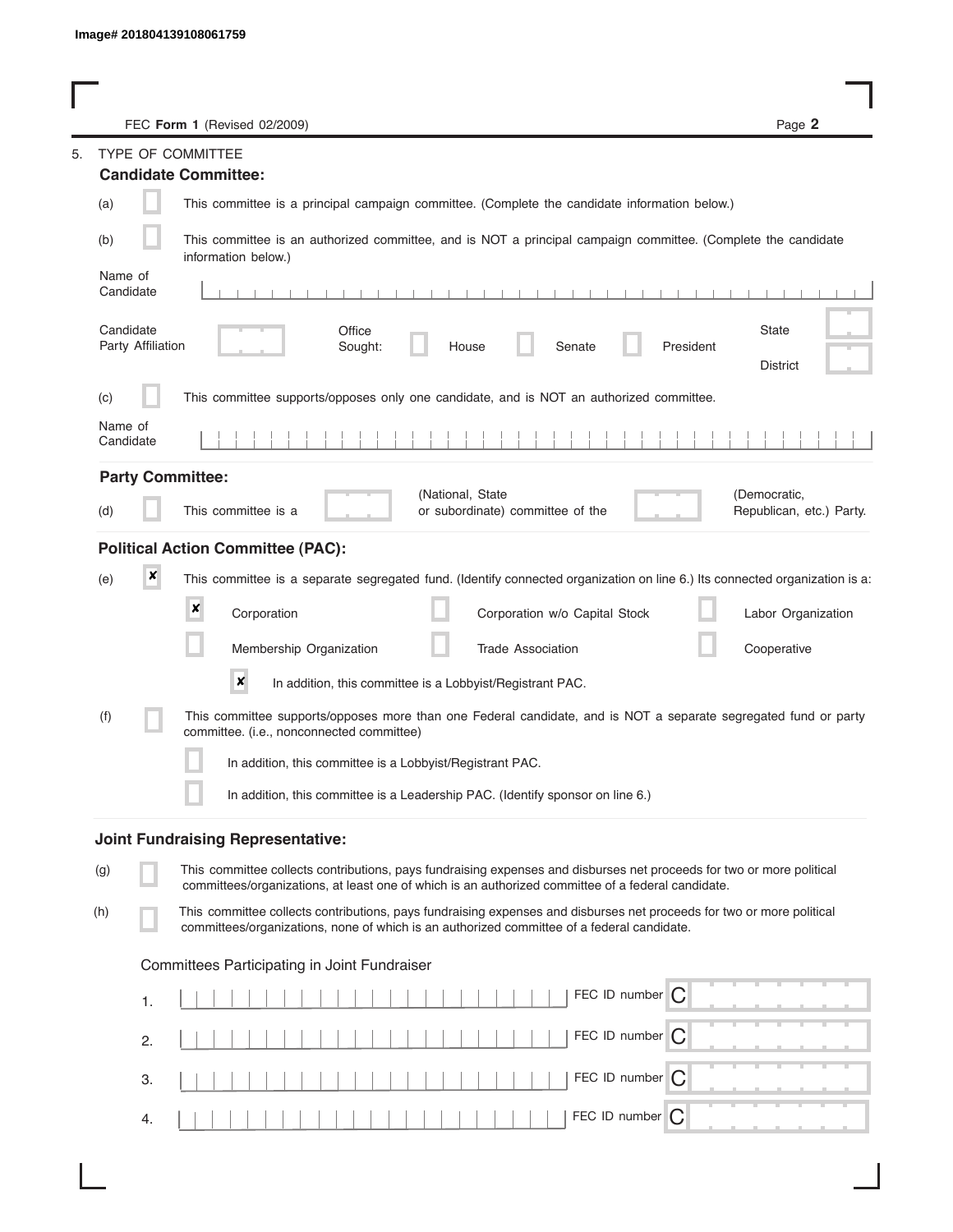FEC Form 1 (Revised 02/2009) Page 3

Write or Type Committee Name

## Image# 201804139108061760<br>
FEC Form 1 (Revised 02/2009)<br>
Write or Type Committee Name<br>
EXXON MOBIL CORPORATION POLITICAL ACTION COMMITTEE (EXXONMOBIL PAC)

## 6. Name of Any Connected Organization, Affiliated Committee, Joint Fundraising Representative, or Leadership PAC Sponsor

| <b>Exxon Mobil Corporation</b> |                                                         |                                  |                                   |
|--------------------------------|---------------------------------------------------------|----------------------------------|-----------------------------------|
|                                |                                                         |                                  |                                   |
| <b>Mailing Address</b>         | 5959 Las Colinas Blvd                                   |                                  |                                   |
|                                |                                                         |                                  |                                   |
|                                | Irving                                                  | <b>TX</b>                        | 75039<br>$\overline{\phantom{a}}$ |
|                                | <b>CITY</b>                                             | <b>STATE</b>                     | <b>ZIP CODE</b>                   |
| Relationship:                  | <b>x</b> Connected Organization<br>Affiliated Committee | Joint Fundraising Representative | Leadership PAC Sponsor            |

Custodian of Records: Identify by name, address (phone number -- optional) and position of the person in possession of committee books and records. 7.

|                   | Cartwright, Vladimir, M,,                                                                      |
|-------------------|------------------------------------------------------------------------------------------------|
| Full Name         |                                                                                                |
| Mailing Address   | 1220 19th Street, NW                                                                           |
|                   | Suite 300                                                                                      |
|                   | 20036<br>DC<br>Washington                                                                      |
| Title or Position | ZIP CODE<br><b>CITY</b><br><b>STATE</b>                                                        |
| Treasurer         | 202<br>962<br>3955<br>Telephone number<br>$\overline{\phantom{a}}$<br>$\overline{\phantom{a}}$ |

8. Treasurer: List the name and address (phone number -- optional) of the treasurer of the committee; and the name and address of any designated agent (e.g., assistant treasurer).

| Full Name<br>of Treasurer      | Cartwright, Vladimir, M,,                                                                             |
|--------------------------------|-------------------------------------------------------------------------------------------------------|
| Mailing Address                | 1220 19th Street, NW                                                                                  |
|                                | Suite 300                                                                                             |
|                                | Washington<br>120036<br>DC<br>$\overline{\phantom{a}}$                                                |
|                                | <b>CITY</b><br><b>STATE</b><br>ZIP CODE                                                               |
| Title or Position<br>Treasurer | 202<br>962<br>3955<br>Telephone number<br>$\hspace{0.1mm}-\hspace{0.1mm}$<br>$\overline{\phantom{a}}$ |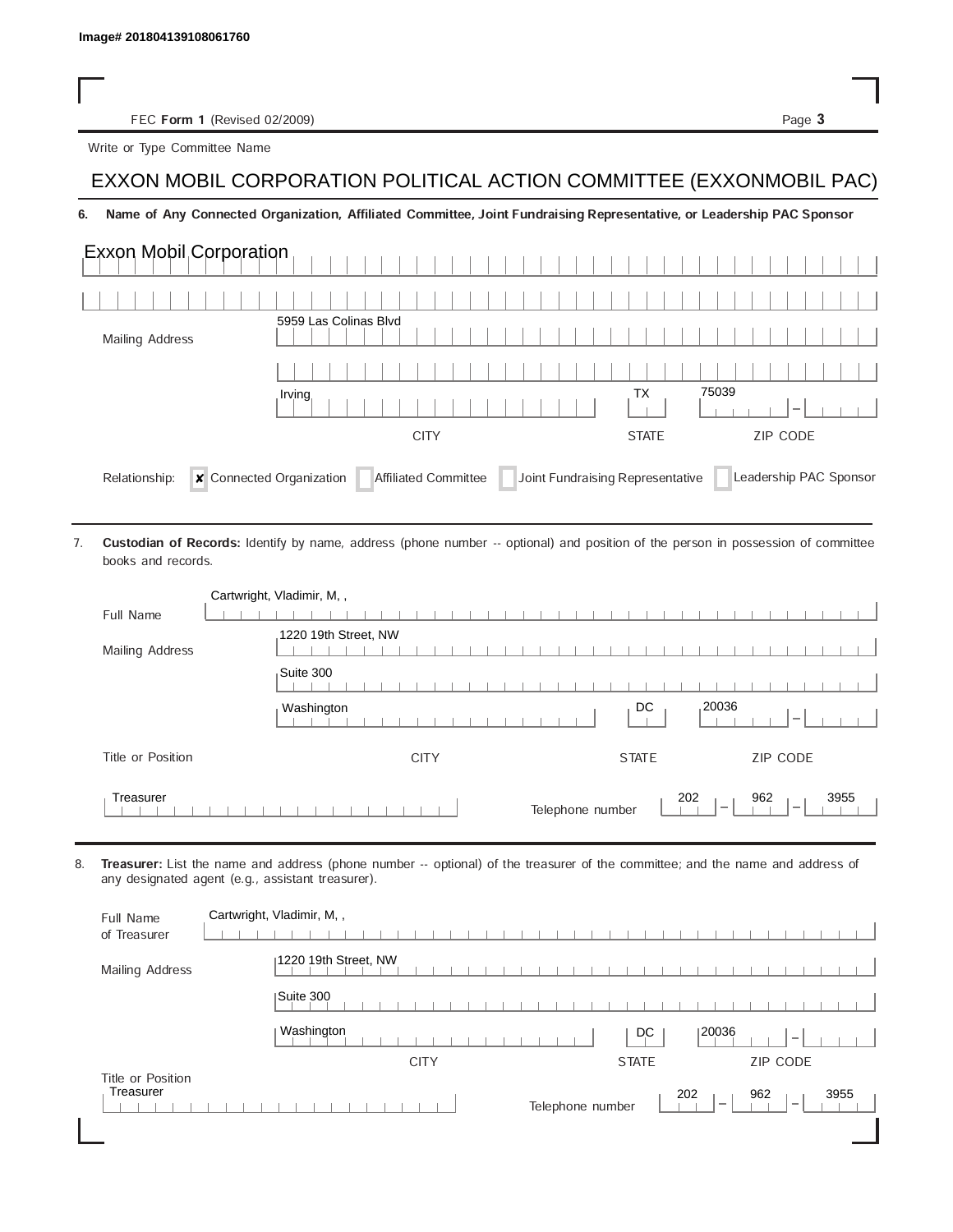FEC Form 1 (Revised 02/2009) Page 4

| Full Name of<br>Designated<br>Agent             | Fielding, Pam, , ,                                                   |      |
|-------------------------------------------------|----------------------------------------------------------------------|------|
| Mailing Address                                 | 1220 19th Street, NW                                                 |      |
|                                                 | Suite 300                                                            |      |
|                                                 | DC<br>20036<br>Washington<br>$\overline{\phantom{a}}$                |      |
|                                                 | ZIP CODE<br><b>CITY</b><br><b>STATE</b>                              |      |
| Title or Position<br><b>Assistant Treasurer</b> | 962<br>202<br>Telephone number<br>$\overline{\phantom{a}}$<br>$\sim$ | 3955 |

9. Banks or Other Depositories: List all banks or other depositories in which the committee deposits funds, holds accounts, rents safety deposit boxes or maintains funds.

Name of Bank, Depository, etc.

|                                | <b>Bank of America</b> |              |                          |
|--------------------------------|------------------------|--------------|--------------------------|
| Mailing Address                | 901 Main Street        |              |                          |
|                                |                        |              |                          |
|                                | Dallas                 | 175202<br>TX | $\overline{\phantom{a}}$ |
|                                | <b>CITY</b>            | <b>STATE</b> | ZIP CODE                 |
| Name of Bank, Depository, etc. |                        |              |                          |
|                                | Citibank               |              |                          |
|                                | One Penns Way          |              |                          |
| Mailing Address                |                        |              |                          |
|                                |                        |              |                          |
|                                | New Castle             | DE<br>19720  |                          |
|                                | <b>CITY</b>            | <b>STATE</b> | ZIP CODE                 |